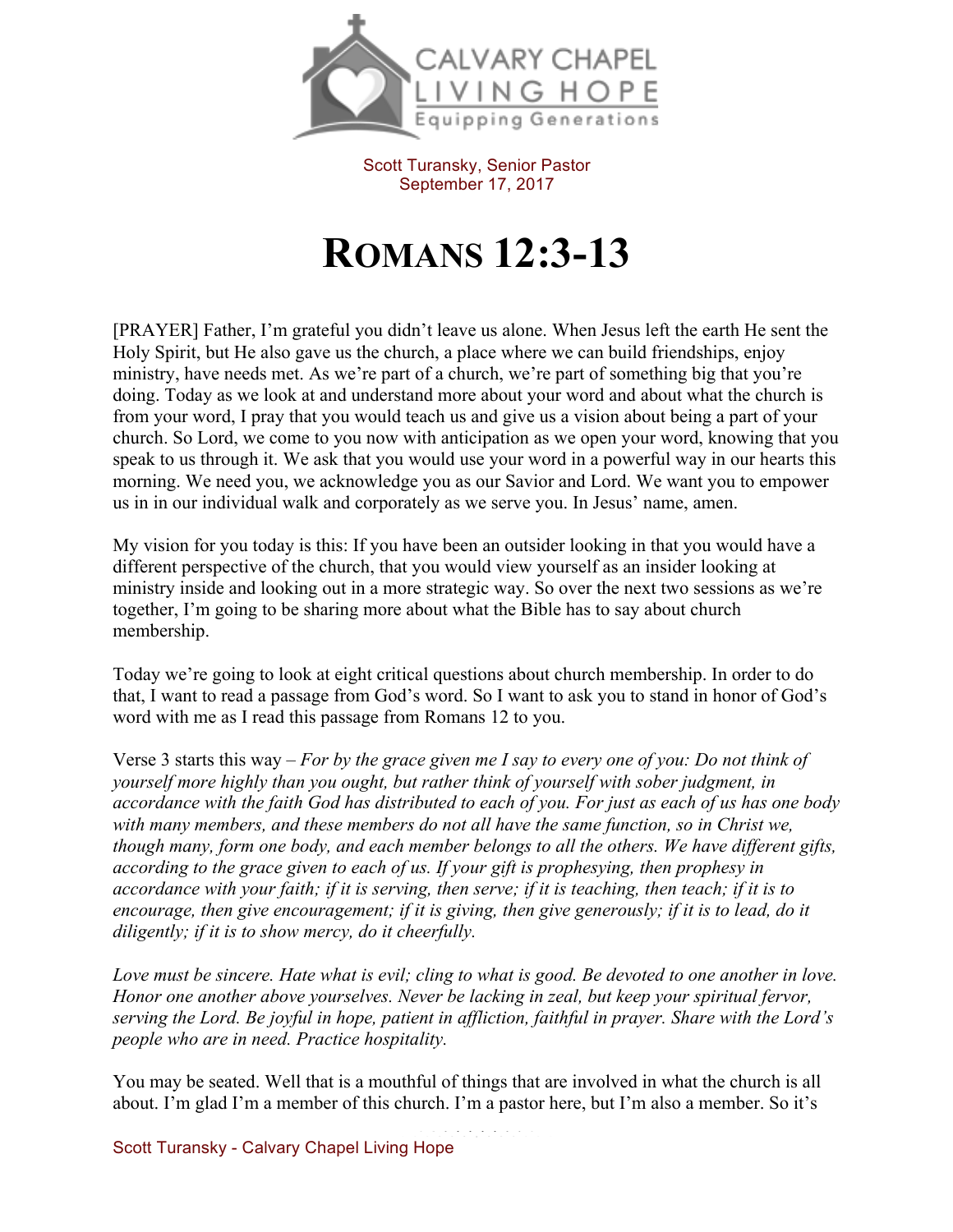this place where I develop the friendships in my life, where I get to use my spiritual gift. It's a place where I'm corrected by people who care about me and say, "Hey, you're doing something that needs to change." It's a place that I can experience being part of something big that God is doing. There's something supernatural about coming to this building, coming into this room and sitting in these churches, and wondering who God is going to bring today and then what might God say to me today. So I always come to church on Sundays with this sense of anticipation of what is God going to do in my heart today?

Today I want to talk about this thing that God created He calls the church. I want you to understand the church and understand how to maximize it in your own lives.

The word 'church' occurs over a hundred times in the New Testament. It comes from the Greek word *ecclesia*, which means the called out ones. Which means we're different from the rest of the world. We're called out of the world. We are in the world, but we're living as the church, which means that we're different. We see life differently. We live life differently. We act differently. We are connected to God and what God is doing in this world and we have special benefits as a result of being part of His church.

Basically it goes this way. In the Old Testament, God had a plan for reaching the world. He shares that plan through Abraham and Abraham's family. He says to Abraham*, "Through you all the nations of the earth will be blessed."* So He worked through a family in the Old Testament. God continues and will continue to work through the Jewish people in the end times, as we read in God's word. It's through the Jewish nation that Jesus, the Messiah, came and, of course, then we are all blessed.

But in the New Testament we have a change, or maybe I should say a fulfillment of what's going on. Jesus introduced that to us and helped us understand that change and what it looks like. Because in the Old Testament we have the law and now we have grace. But grace doesn't abolish the law, it just takes it to the next level. So we can understand God's grace in some powerful ways. The law is fulfilled in the New Testament. So Christ was talking about how these things are going to change, and one of the statements He says is, *"I will build my church upon his rock."* He says to Peter, *"I will build my church and the gates of hell will not overpower it."*

This is going to lead us to our first question. The question that I want you to look at is this: Is the church important? Well if we look at Jesus' words and He's starting to talk to Peter and explain how powerful the church is, He says *the gates of hell will not prevail against it*. What He's saying is my vehicle for change in the world today is the church. You want to know that.

There will be people who try to destroy it. Through history, right from the very beginning people were trying to destroy the church, but even today we have the persecuted church. People all over the world today are suffering because they're Christians because there are people who don't like Christians or want to stamp them out. Even in our own culture we see a changing tendency to putting down Christians and hindering their work and looking down on them. But here it's saying the church is powerful.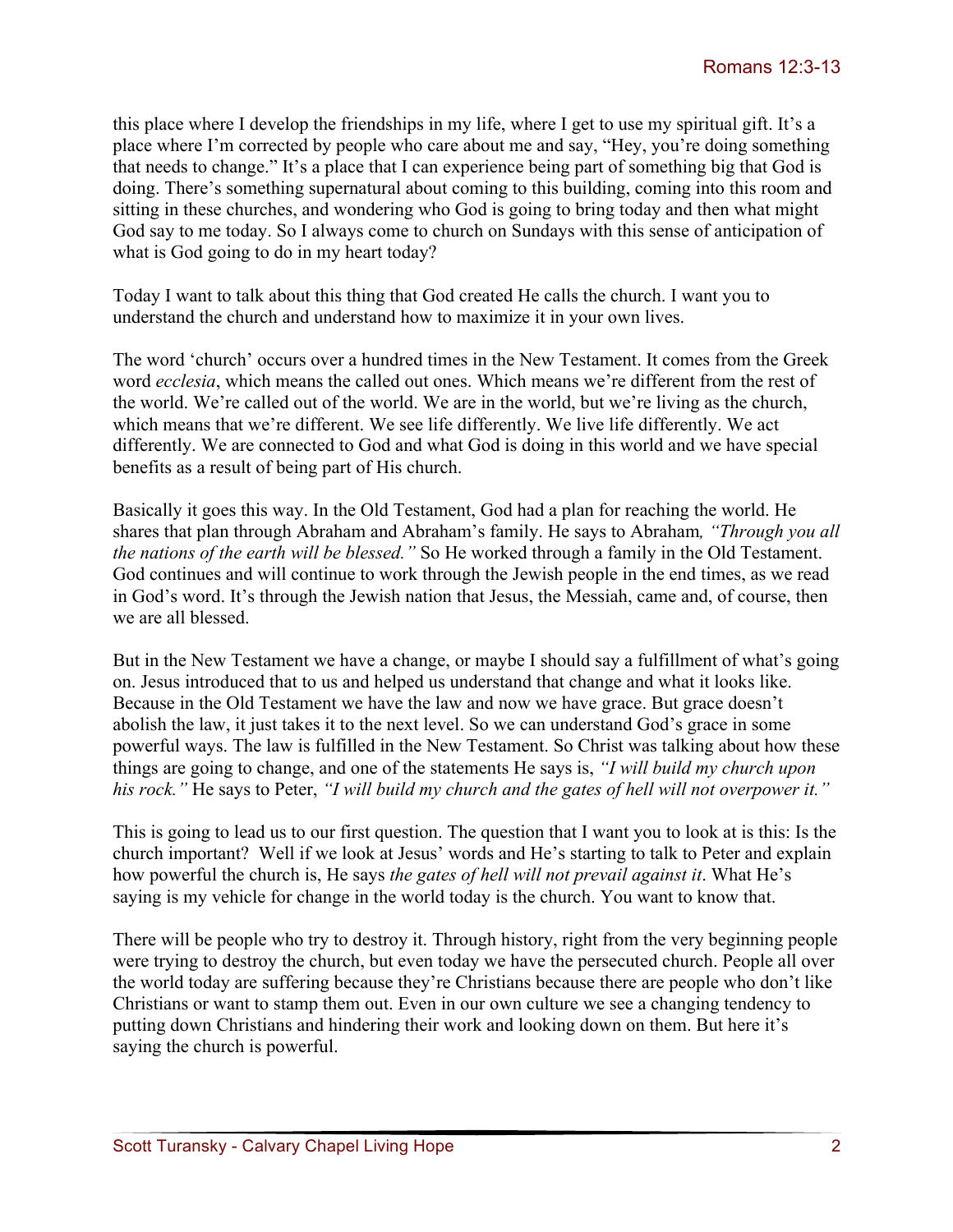So as we're looking at the questions, the very first question I want to ask is, is the church important? The answer to that question is this: Yes. Yes, it's God's vehicle for change in our world.

Each one of the answers to the questions I want to lead us to a principle. In this case the principle is we need to value God's church. There are some people today who love God, but don't love the church. They say, "I really love God, but I don't really like the church." I can understand why. There's a lot of imperfect people in the church. There's a lot of churches who have done things that are in the name of God that have been unhelpful, ungodly, hurtful, damaging to people. All the churches are imperfect. If you find the perfect church, don't go there because you will make it imperfect by your presence there. They are imperfect because they are made up of sinning people. Yet God's church is valuable. It's a place where we grow and we wrestle with our sin and we're confronted by that and we work on things in humility. It's a valuable place for all of us. We need to value God's church. It's God's entity for change in the world today. He wants to do something in us and through us, and part of that is the church.

So what is this thing called the church and how can we become a member of it? Let's look at the term 'member' for a moment, at least in this passage as it's described in Romans 12. He uses the term 'member' here to describe how the body functions together. In Romans 12:4-5 it says – *For just as each of us has one body with many members, and these members do not all have the same function, so in Christ we, though many, form one body, and each member belongs to the other.* 

Now membership is not something that's foreign to us. All you have to do is pull out your wallet or keychain and you're probably a member of many things. You're a member of AAA or you're a member of Amazon Prime, or you're a member of whatever kind of organization that you're a member of. Your wallet tells us that if we were to open it up and check all the cards that you have. There's lots of things you can be a member of today. Some people view the church as just another club that you can get benefits from. Just like all the things you're a member of, you become members so you can get benefits from them.

But I want you to understand a key theological point here about the church. If we understand what the church is about and we get this picture of the church, then it'll help us understand a little bit more than to think that church is just like Costco or we get some benefits by being a member.

In the scriptures we understand that the church is an organization. When I say an organization, I mean that it's organized. It's a system. We organize with the government, we report to the government, we have meetings, we have a calendar, we plan, we organize. All of those things are part of being an organization as a church. We are an organization, but we're much more than that because the church is an organism. If you're looking at the passage, it's talking about a body. A body that is functioning, it's alive, it has a personality. It's moving and interacting. Jesus is the head of the body or this organism and then you have all the people, all of us. So when you become part of a church, you're becoming part of this organism, this thing that's living and moving around.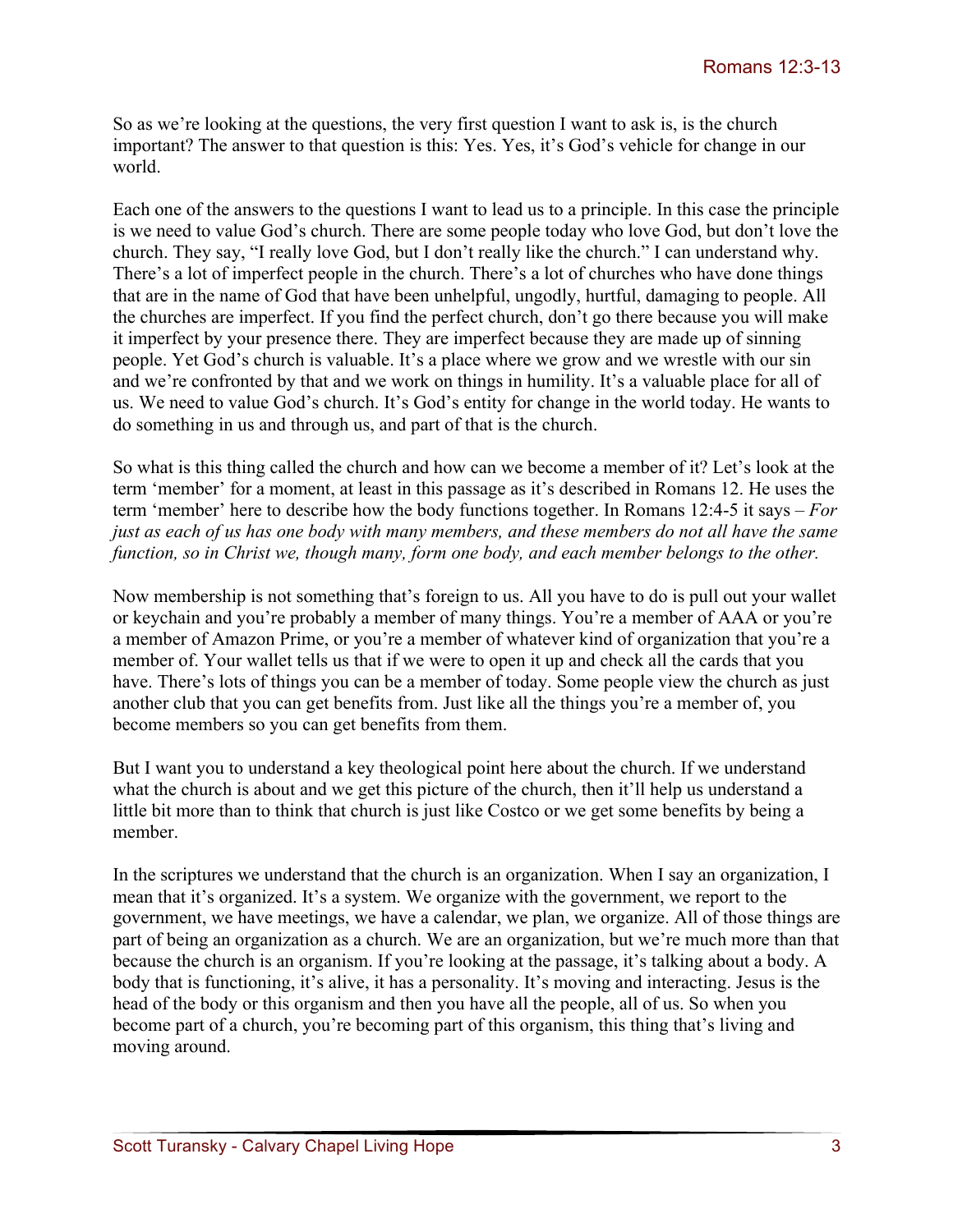So I want to ask a second question this morning and that second question is, what does it mean to be a member of a church? I want to suggest that it means you become connected to an organism that is alive and growing. I want to suggest a principle we can derive from that is that connecting to the church is part of your calling. God designed us to be together. Some people think that membership in a church is optional. I want to suggest it's part of who we are. God designed us to be part of the church, He designed it for us.

If you're a leader in the church, sometimes you think in terms of "oh we've got to help this church grow." I want you to know we don't grow this church. God is the one who grows this church. In fact that's what it says in Acts 2 in the early church. This is from Acts 2. Notice how the church grew. *And the Lord added to their number daily those who were being saved*. It's God who grows the church. Our job is to be a healthy church because healthy organisms grow. So we want to do what God has for us to be, the healthy organism.

Let's look back at that passage again, just for a moment, because I want to ask some questions about how the church is organized. I want to read the verse again. *For just as each of us has one body with many members, and these members do not all have the same function, so in Christ*  (notice where Christ is positioned here) *we, though many, form one body, and each member belongs to all the others. We have different gifts according to the grace given to each of us.* 

Now look at that and imagine you're in the early church and you're trying to organize the church. How are we going to make decisions in the life of the church? It's interesting there are lots of forms of church government today. But the Bible does not give us a prescription for church government. He doesn't tell us that you should have this kind of government. So we have a number of different kinds of governments in church. I think we have the freedom in Christ to do that.

For example, there's the Presbyterian form of government. Presbyterian comes from the Greek word *presbytery.* It's a word from the Bible. Presbytery which means elders, describing the way that they make decisions in the Presbytery church. There's a group of elders who are responsible to do what they see best in leading the church and making decisions for the whole church. That's what a Presbyterian form of government is all about.

There's another form of government called Episcopal. That's another Greek word that comes from the Bible, *episkopos*, which means bishop. Now in Episcopal form of government you have individuals who make decisions for the life of the church and you have the bishop above them. So the person making the decisions is doing so the best way that they can in conjunction with God's will and their understanding of what God wants. But they're helping make decisions for the life of the church and leading the church that way.

Then there's the Baptist form of government. Baptist form of government recognizes that every believer has a spiritual gift, so they use that to define government of the church. So that's why if you go to a Baptist church you'll see that they vote on things as a body of the church. So the church will vote on the budget for the year. The membership will do that. They'll vote on a pastor coming into the fellowship. So it's the church membership that's doing the voting. In the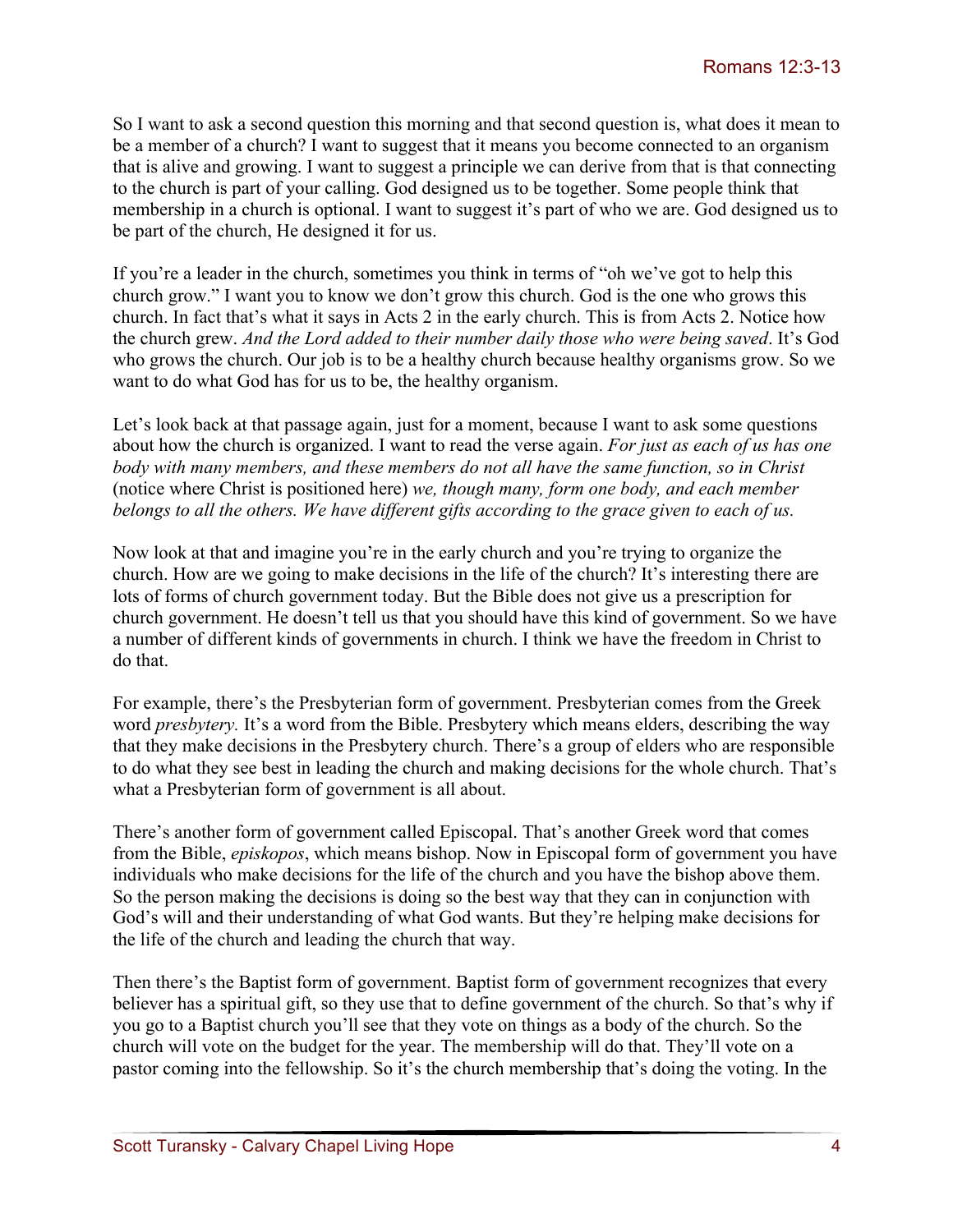best way that they can under the power of the Holy Spirit, just like in the other forms of government, they're trying to make decisions for the life of the church.

I want to suggest that in any form of government, it can go well, as long as the Holy Spirit is leading and directing and moving people forward. In any form of government that you have, sin can corrupt that. Sin can cause people to do wrong things and then you end up having a church that's going in the wrong direction. It's not determined by a church government. It's determined by the responses of those people to God's leadership in the midst of that. And God can use any form of church government to bring about what He wants to do in the life of a church.

In Calvary Chapels, we handle church government a little bit different. Maybe you'd say we take a little bit of all of those things. But I'd like to suggest it a little bit differently. We follow a model that we see in the Bible of leadership. Examples like Moses, Joshua, David, Paul, and others who are leaders. There seems to be a way that God puts all of that into action to make leadership takes place. He calls a person. So there's a calling of some leader in the Bible. And then God often takes that leader through some kind of a wilderness experience of some kind. That's what we see. Then God brings him to a vision. He gives him a vision of what could be or what He wants them to do. There's that vision point. And then God brings alongside of that leader other people who are supportive of that vision. This vision is what I want to partner with. And then He gives them a place to do that or opens up the door for them to be a part of something.

Now we try to use that same kind of a model of leadership in the Calvary Chapel movement. The pastors ultimately are making decisions for the life of the church, but when we go to our leadership meetings as pastors and they're teaching us, there's a heavy emphasis on what we call servant leadership. That idea of servant leadership is like an inverted pyramid. This is how we view ourselves as pastors. It's not a like a pyramid with pastor at the top and everybody flowing down to the congregation. It's inverted. The pastor is at the bottom and his job is to empower the membership of the church, equip them to do the work of ministry so that God is glorified, we're reaching out, and so on. So it's an inverted pyramid in the leadership of a Calvary Chapel.

So the question is, how is the church led? I would suggest in this church, Calvary Chapel, servant leadership brings vision from all to empower ministry. God has blessed you with initiative to empower the church. So the church is led on a number of different levels. I would suggest it's like a three-legged stool. Christ is the head of the church (if you look at leadership from a biblical perspective of God's church), the pastor is one of those leaders leading the church, and then you also have all of the membership because they have gifts that can be used for that membership in order to help the church function in a healthy way.

We believe that this passage in Romans 12 is strategic for us because it gives us this sense that there's a working together of the membership. There's a working together of the people to be the church that God has called us to be. Each member by definition means they have some initiative they can bring to the church. Maybe they have the gift of serving, or in the passage it says prophesying, or mercy. That means they have a certain way of initiating. When all of those come together, it forms the church to be that special place.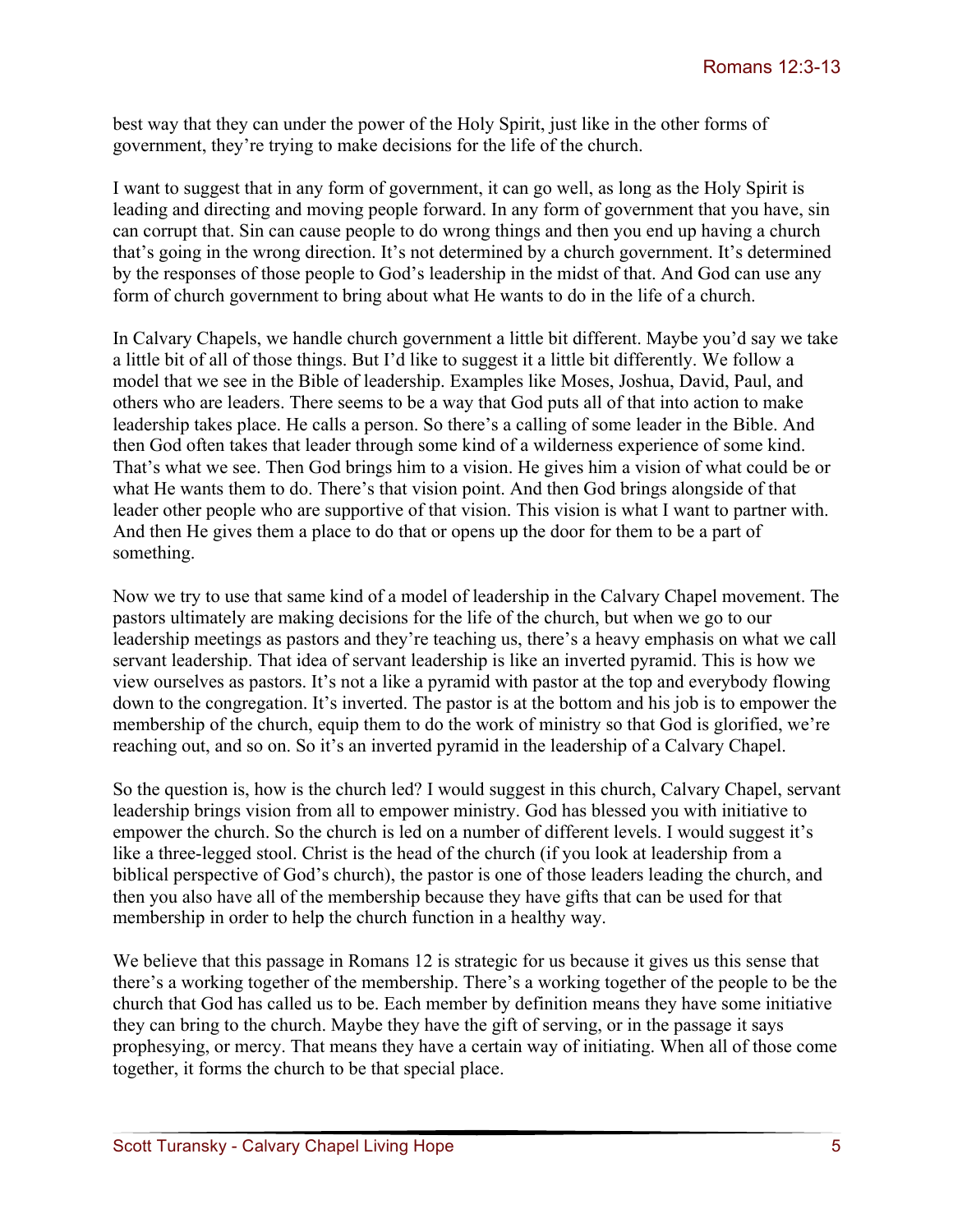So first of all, God's church is His creation and it's an organism. The church has these members. But let's ask this question about membership: What does it mean to be a member of the church? What does it look like according to God's word? I think as we look at verse 10 of chapter 12 we get an answer to that in this very important verse. In Romans 12 in the passage we're reading here, it uses these words – *Be devoted to one another in love.* 

I want you to understand the word *devoted*. It's only used this one place in the whole Bible, this Greek word. It's made up of two Greek words – *phileo*, which means brotherly love, and *storge*, which is family love. Those two kinds of love brought together here describe the kind of commitment we are to share with each other. There's this family commitment that we make to each other and that we enjoy. This idea of devotion implies you're committed. Be committed to those people in that fellowship. It's only used here in the Bible, but I think what it does is it gives within this word a whole culture of belief and action and activity that describe really what it means to be committed to a family.

Just let me show you another verse. I've given you two translations of this verse, one from the NIV, the other from the ESV. But I just want you to see how the church is this family type of commitment. *Therefore, as we have opportunity, let us do good to all people, especially to those who belong to the family of believers.* Or in the ESV – *to the household of faith.* The idea here is that God uses the church to be this family where we commit ourselves to each other and we enjoy what God wants to do in our lives. So this commitment is inside of us. It's something that we give.

As you know, many times the people that you are connected to within God's church are a closer relationship than you might even have with someone in your own physical family. God does that. That's what the church is all about. The beautiful thing is that there are a lot of families that are damaged or people experience pain in their family of origin. God has designed the church to be a family that catches all of that and brings it together in this beautiful way so that we enjoy more of what God has for us than we might otherwise. The church is a family and we need to (notice it says) devote yourself or commit yourself to it. That's the word that's used in that passage.

So let's ask a question. What is church membership? What is it? I would suggest the passage indicates that it's an internal commitment in your heart to a local body of believers. It's an internal commitment in your heart to a local body of believers. I would suggest the principle is that each person must connect to a local church. There's this sense of I want to be a part of what God is doing here. What is church membership? It implies devotion, commitment; it's where I'm investing.

How does one become a member? In all of those other memberships we talked about, you become a member by paying fees or dues. That is not true about the church. You don't become a member by paying a fee. You become a member when two things take place in your life – one, you're a Christian. Christ is living in your heart. The church is made up of people who are Christians. Only Christians can be members of a church. Anybody can attend. There may be people who are here who are attending today who are not Christians. We welcome you here, we're glad you're here. We hope though that you would become committed to Jesus Christ and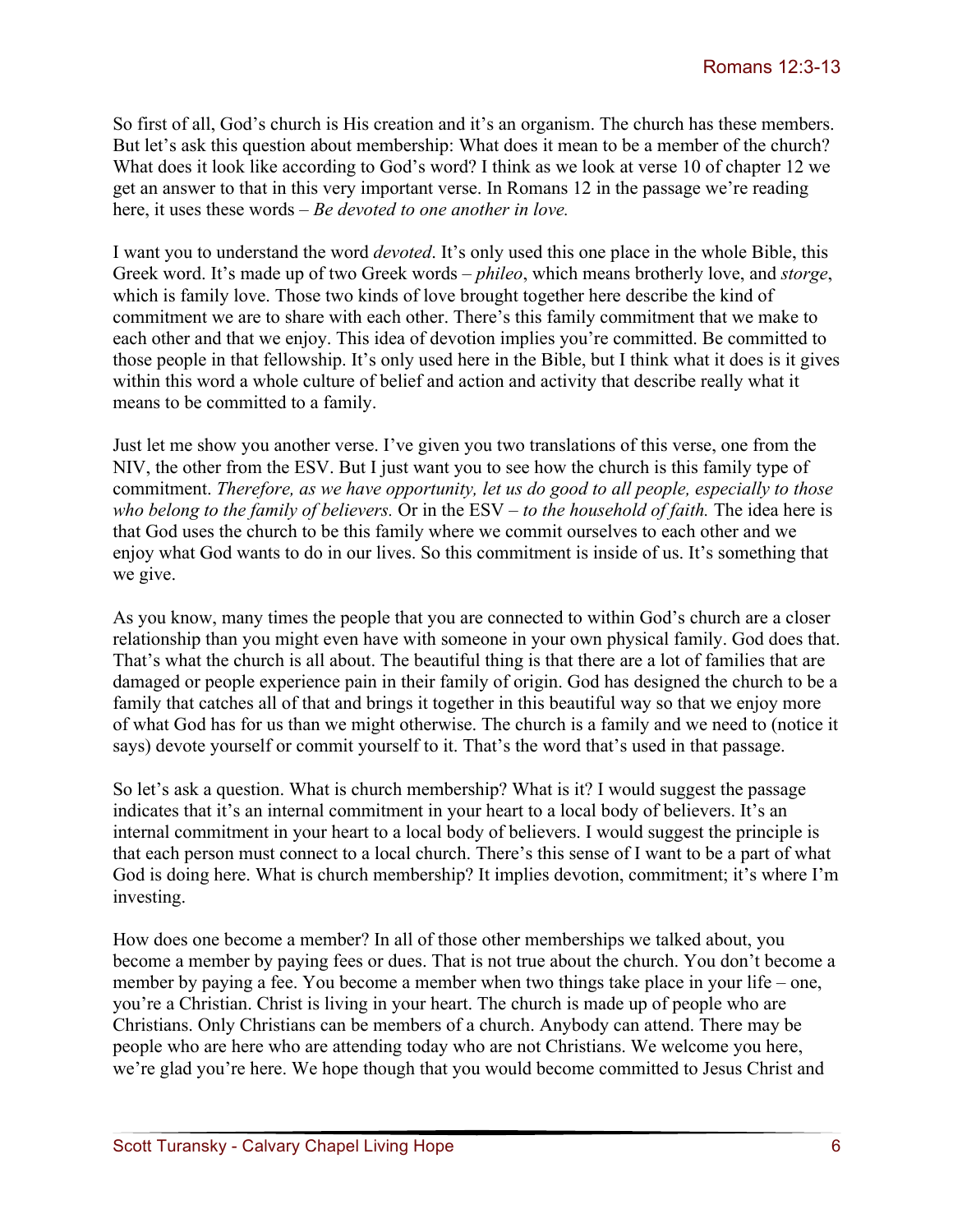you would become a Christian. That would be our goal for you because that would give you then the first qualification you need in order to be a member of God's church.

Thus you have on your communication card two options to choose. Are you a regular attender or are you a member? You have the opportunity every week to make that decision. You can say today I'm a member or am I just an attender. It's our goal to help you move in that place, the second one, determine in your heart that you're committing yourself to this fellowship. That's what it means to be a member.

Other things follow, like attending church or getting baptized or getting involved in a small group or giving or serving. One of the things that we teach kids in a family is this: You are a part of a family. That means it's not just all about you. You're contributing. The same thing is true in a church that we are all living in community, sharing and exchanging our lives with each other. We're getting involved in each other's lives.

So now let's ask some very important questions to hone this down a little bit so we understand what we're talking about. Can I be a Christian without joining other believers in a local church? The answer to that question is yes, you can. But you're missing something very valuable. So if we're looking at the scripture for answers, which is what we're trying to do this morning, the answer is yes, you can be a Christian and not part of a church. But you're missing something very valuable. Why is that? Well it's because Christianity isn't a game of solitaire. It's a team sport.

I like the story of the little boy who said to his mom, "I'm going out to play baseball." The mom says, "Oh you are? You got your baseball and your bat there. Who are you going to play with?"

"I'm just going to play by myself."

"Okay." So she was eager to watch him go out in the backyard and play baseball.

Well he takes the baseball out in the backyard, he throws it up in the air, and he swings and misses. He says, "Strike one." So he throws it up in the air again and he swings and he misses. Strike two. So he throws it up in the air again and he swings and he misses. Strike three. He says, "I sure am a good pitcher."

I would suggest that there are some people who want to play, but don't want to be part of a team. Can you do that? Sure. I think as Christians we are out serving the Lord, but God has designed His church for us for a very important reason – so we can be encouraged in our faith. In fact that's what Hebrews 10 says to us. *And let us consider how to spur one another on toward love and good works, not giving up meeting together, as some are in the habit of doing, but encouraging one another.* So even in the early church there were some in the habit of not coming to church is what he's saying. What the writer to the Hebrews is telling us is that this isn't a game of solitaire. It's something that we do together. As we're together God does something very important in our lives.

Which brings us to an administrative question that I want to give you that I think will further clarify this idea about church and church membership. When I become a member, do I get on a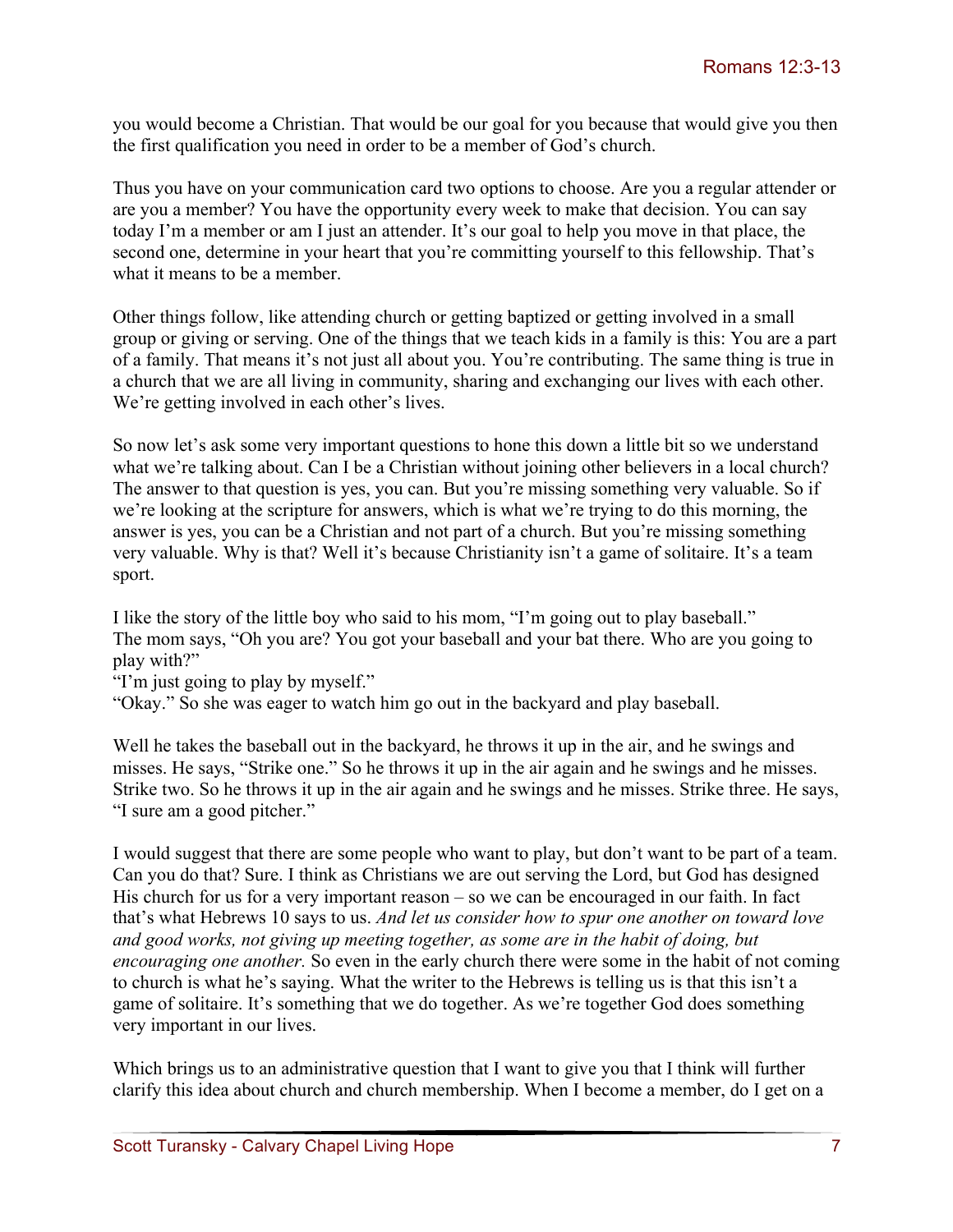church list? That's a really important question, at least if you're trying to lead a church. The answer to the question is no. At least not in a Calvary Chapel. The reason for that is because there is no list. Just think about it. There is no list that we can develop that can accurately reflect all of the current commitment of people in the life of the church. Some people are drifting away, some people are coming, and so having an accurate list is really not possible.

It's a problem in another form of government where you're trying to vote on something for example and you have to have a pure membership. So there's certain people who are in the membership and certain people who are not. Then you end up with a challenge sometimes. Because then you have people voting on things who really aren't committed, but they show up for the membership meeting and they vote on certain things.

I think it is important for us to recognize that there is a list in the Bible. That list is called the Lamb's book of life. That's the only list that's important that we're a part of. That Lamb's book of life is the list that has your name in it if you've accepted Jesus Christ as your Lord and Savior. That's the list that we need to be concerned about.

Today I want to encourage you to do one of two things – either recognize that you are a member of Calvary Chapel Living Hope or become a member of Calvary Chapel Living Hope by saying, "Yes, this is where I want to commit myself. This is the local body I want to be a part of." Thus we have this communication card that's a tool for communication, but it does have that box on the upper right hand side that reminds you every week about that commitment and whether you are a member or not.

You don't earn the privilege of church membership. You can't pay for it, you can't buy it. It is a gift given to you because of the sacrificial death of Jesus Christ. It's His gift to us, the church, and we become a part of it. Membership is in our hearts. It's something that we do because God has designed it.

I would suggest if you're away from the church for a while, even if it's on a Sunday, you say, "Where can I go and fellowship somewhere? I want to be connected to God's church." If you're away from the church for a while, you're saying, "I've got to find a church. I want to be connected." God has designed us that way in order to move forward.

Now if this happens to you, if you end up saying, "Yes, I'm committed," then your vocabulary will change. If you're talking to me, you're not going to say these words: "Hey, I like your church." Because no longer will it be "your church" (pointing at me). It will be your church. Let me clarify something here. This is my church. It's my church, not because I'm a pastor. It's because I'm a member here. I've chosen to be a member here. I get to use my spiritual gift here. That's great. This is my church because I've chosen to put my membership here in this church. It's not because I started this church. In fact I didn't even start this church. God started this church; I just had the privilege of pushing the button. God designed it. He started it. This church will go on after I'm gone. It's His church. It's an entity. It's something that growing. It's an organism.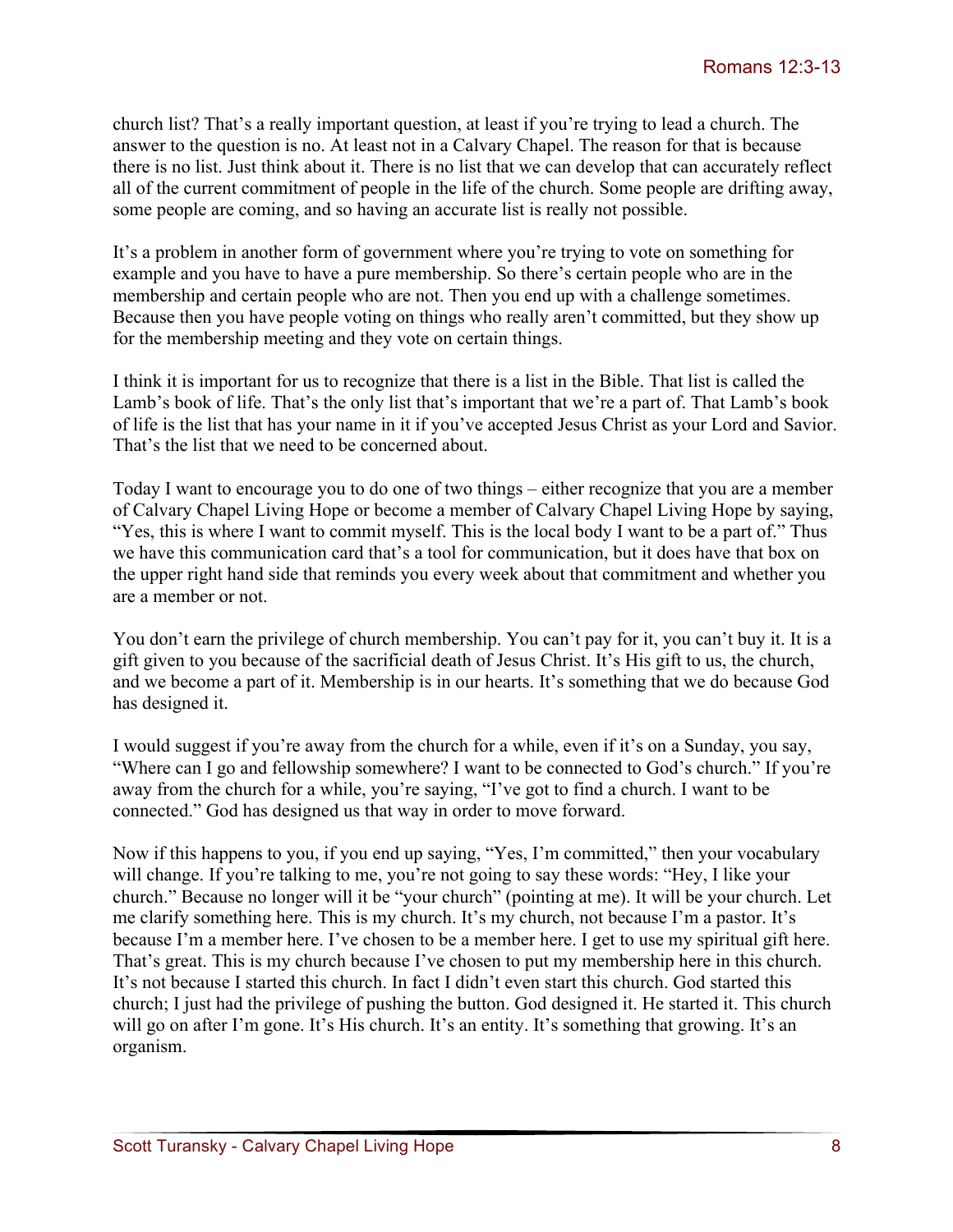This is our church. So as you talk about it, I hope you speak about it that way, that this is our church if you're a member here. I'm a member and I'm privileged to be a member of Calvary Chapel Living Hope in Robbinsville, New Jersey.

Now the church is unique. It develops is own personality. Every church is different. It has is own personality. It's one of a kind. Now this is church is unique in the fact that we love to eat. Not just that. We also love to sing. We're committed to children and passing the faith onto the next generation. We love to do outreach and reach out beyond our walls. We're committed to young people. We get together in small groups through the course of the week. All of those things form our identity of who we are and our personality.

But I got to tell you, we are not the only church in this area. There are some other really good churches. GraceWay Church is a really good church. I admire what they're doing over there. I heard recently they have eighty-five various ministries. We have a little more than eighty-five people. But they have eighty-five ministries at GraceWay. What a great church over there. They are serving the Lord and God is doing amazing things through that church to serve God. Princeton Alliance Church. I really love that church and the things they're doing and ministering to the community. As is the 217 church. The Faith Baptist Church where there's a Christian school.

Good things are happening in these churches. Each one of these churches is unique. They have their own personality. We're not in competition. We're all serving the Lord together. I rejoice with those pastors and I meet with them. I just got a notice this week. We're meeting again in a couple weeks to meet with the leadership, the pastors of the churches. I rejoice with those other churches and what God is doing in their midst and how He's working through them. Good things are happening.

But this church is unique. You know why it's unique? Because it has me in it and because it has you in it and you in it and you in it and you in it. If you're not yet part of this church, when you become a part of it you're embracing a personality. That's what we are. We're a personality of God's presence in this world. When you become part of this membership of this church then you change the personality. So our personality takes on this representation of the people that God has brought here.

There is no implied church membership. Children are not members because their parents are. They're only members because they make a decision to accept Christ and then they commit themselves. So we're training children to experience God's worship here. We're training them to participate in the life of the church, whether they're children or young people, that's what we want for them. If your wife or your husband is part of this church, you're not a member just because they are. You have to make that commitment in your own heart. It's something that you express in your life.

I like the story that we tell in marriage counseling about the husband who's being encouraged to say "I love you" to his wife. He says, "Look, I told it to her once. If I change my mind, I'll tell her again." But the idea here is we need to be communicating that message regularly. We keep saying that.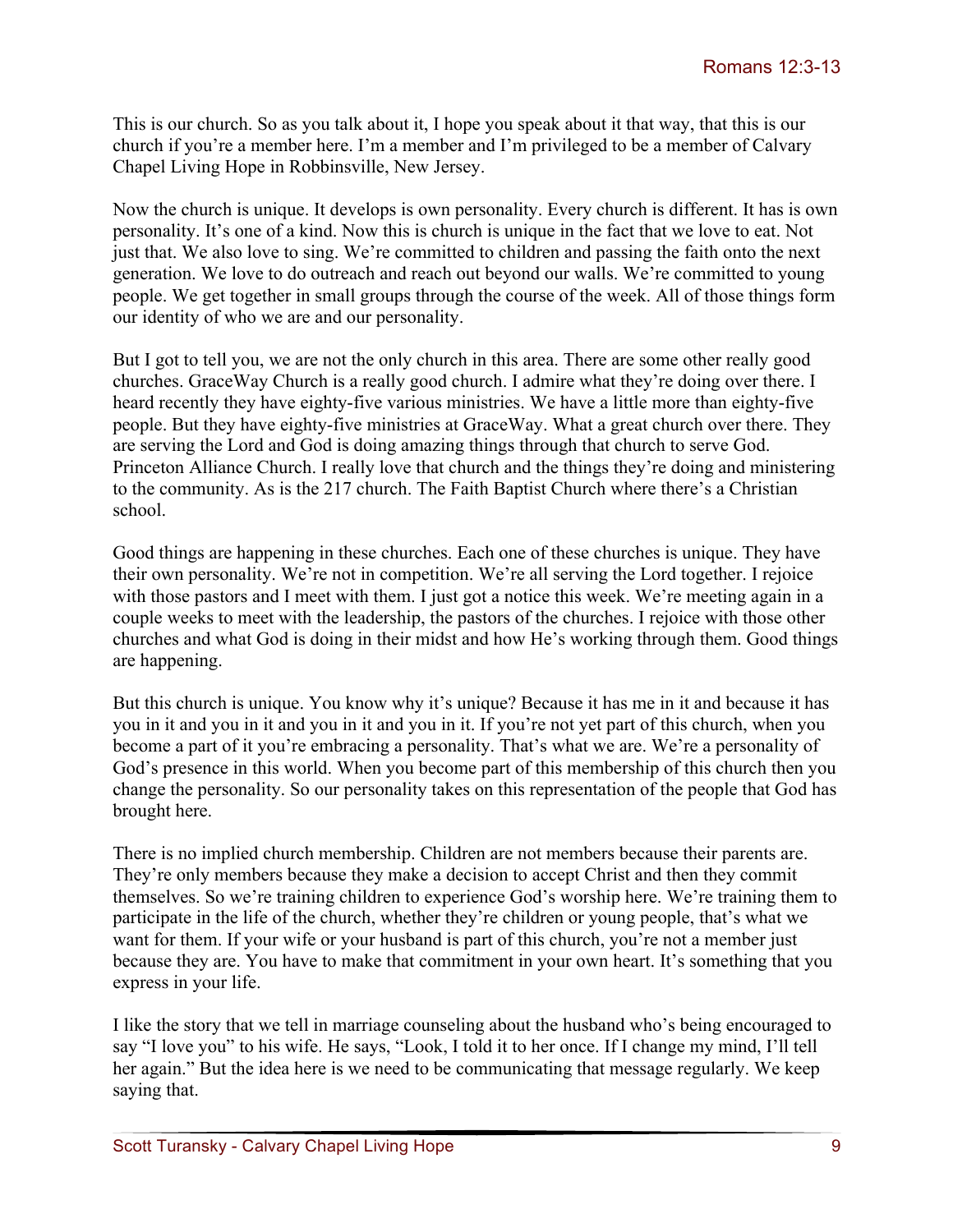Some people believe that if they live in the U.S. then they're Christians. Or because they live in the south. Some people in the south are religious, or something like that. It's about a personal relationship with Jesus Christ and it's about some relationship you have with a local body of believers.

When I become a member, do I get on a church list? No. A church list would never accurately reflect the state of people's commitment. The principle is membership in your heart.

Next question. How old do you have to be to be part of God's church? Very important question.

I remember when I was a boy, my father was traveling around to different churches and he was teaching in those churches. We happened to be there on a night they were having communion. So they asked for all of the people who wanted to be served communion to stand up. The implication was if you're a member of this church, stand up. So my dad's on my platform, my brother and I were there (I was probably ten years old and he was likely eight years old, something like that). We had been participating in the Lord's Table at this point. So we looked at my dad and he gave us a little nod, so we stood up. We didn't get served communion in that situation. So it was uncomfortable, I think, for the whole church. Because we stood up they didn't know what to do and pretty soon someone came around and served us communion. It was just an awkward place for everybody to know what to do.

When we serve communion we also want to be careful how we handle children in our communion environment. That's why I say each time that leaders or the ushers are not going to serve the children unless they're with their parents and the parents can help make that decision for them.

How old does a child have to be or a person have to be before they can be a member of a church? As old as you need to understand salvation. Because when you're saved, then you are eligible to become a member. So there is a very important principle for us here at this church in particular, because we value children so much, that we need to embrace our younger believers as members of the church. We don't want them to believe that Christianity is for them some day or the Bible is irrelevant for you until you get to be an adult. We want them right now to know they are part of God's church and can serve Him and can be part of what God wants to do in their lives.

Let's ask another question, the eighth question. This is an interesting one. Is baptism required to be a member of a church? It is a very important question. Remember we're looking at God's word for our answers to these kinds of questions, and I'm going to suggest the answer to that question is no. But it is part of our commitment to Jesus. It's a very important part of our commitment to Jesus and we are commanded to get baptized. In some churches they do require membership by baptism. If you haven't been baptized then you need to get baptized. In some cases in some Baptist churches, if you haven't been baptized in a Baptist church then you need to get baptized into their church.

I only say that because I was baptized twice as a child. I was baptized at six years old because I accepted Jesus Christ as my Lord and Savior, and so then I came to the place where my parents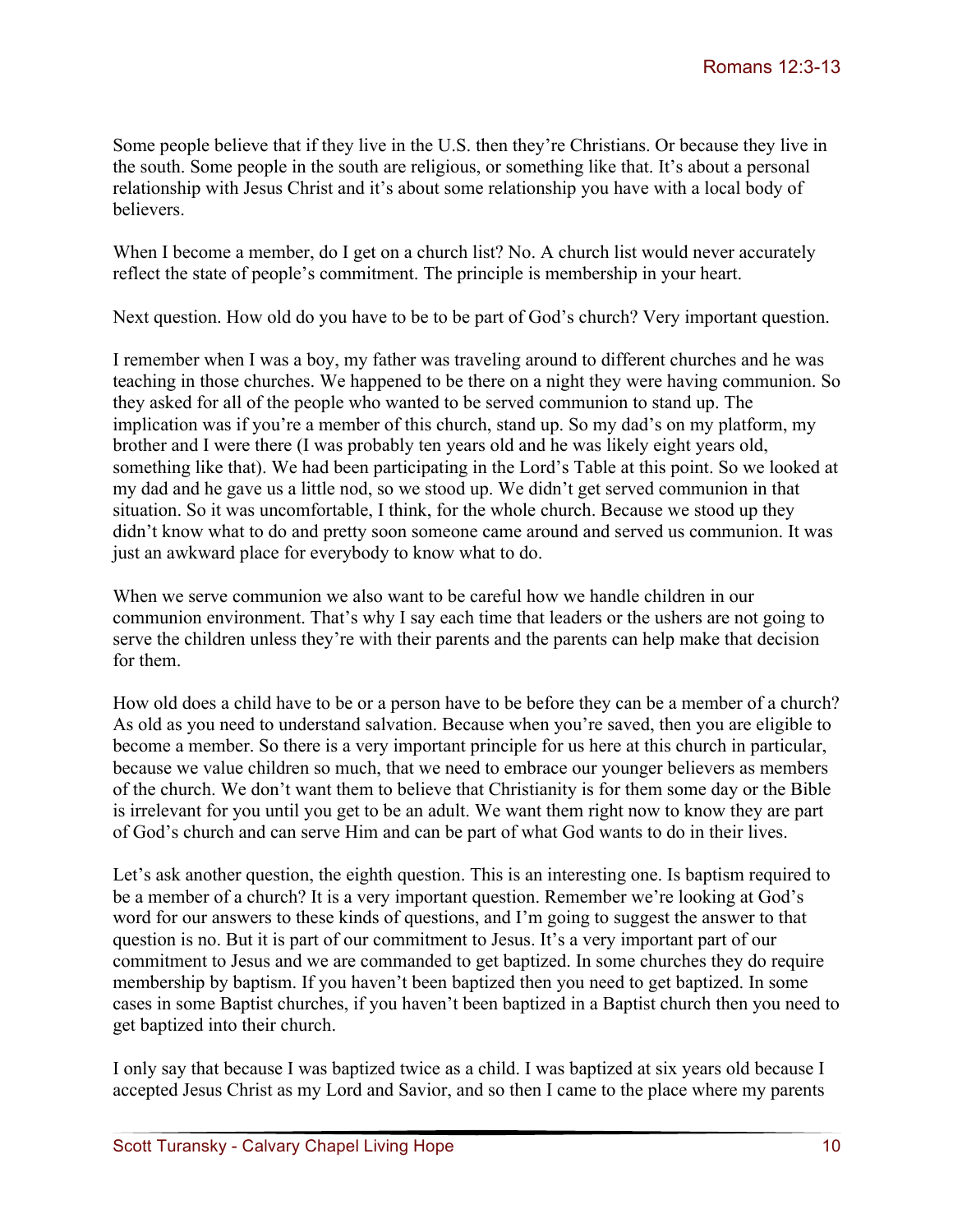helped me decide that I wanted to get baptized. It was a very meaningful experience for me. Yet when we moved to Oklahoma City and my father wanted us to go to this Baptist church (so we're joining the church, going through membership), I could become a member, but I was not baptized in a Baptist church as my father and mother had been years earlier. And so the church required I be baptized again. So my father came to me and said to me, "Scott, this is one of those things where you don't really have to be baptized again, but I'm going to ask you to get baptized again so that we can fit into the culture here of this particular church. We're going to submit to their leadership and what they're doing here because we want to be a part of what's going on in this church." So I got baptized again. I'm really holy now.

Look, I want to say baptism is a really important part of your life. If you've never been baptized, you should get baptized. If you're a Christian, it's an outward statement of what's going on inside your heart. So I believe baptism is extremely important. If you were baptized as a baby, that's different. That's more like a dedication of you.

If you haven't been baptized as a believer, then you ought to get baptized. I would encourage you to talk to me, shoot me an email, say, "Hey, I want to get baptized." We'll schedule a baptism. It'll be right back there in the hot tub we bring in here and we'll baptize you right here in this room. It's a statement of your commitment to Jesus Christ. If you send me an email and say, "I want to get baptized," we'll put it on the calendar. Other people will probably join you in that commitment as well. So I would suggest the principle is, if you're not baptized yet, do it. It's important. But I don't see it in scripture as a requirement for church membership in the sense of what God is doing.

Do you want your life to count? Do you want to live a life filled with purpose and significance? Do you want to be at the heart of what God is doing in the world today? Then you become a member of a local church. You make that commitment to become a member and be part of what God wants for you.

Remember I said there's two parts to that. One is having membership in your heart and saying I want to be part of this fellowship. But the other thing is you need to have Jesus living inside of you. You need to have accepted Jesus Christ as your Lord and Savior.

So right now I want to offer that to you. If you've never accepted Jesus Christ as your Lord and Savior, that's your first step. Do that first and then become a member. Because you need that in order to become a member of God's church. So I want you to bow your heads with me. Let's bows our heads and close our eyes. I'm going to pray a prayer. If you've never accepted Jesus Christ as your Lord and Savior, you can pray this prayer along with me and ask Jesus to come into your heart right now.

[PRAYER] Dear Lord, I acknowledge that I am a sinner. I believe Jesus died for my sins on the cross and rose for me. I repent of my sins. By faith I receive Jesus Christ into my heart as my Savior. Lord, you promised to save me and I believe right now that the Lord Jesus is my personal Savior and that all my sins are forgiven through His precious blood. I thank you, dear Lord, for saving me. In Jesus' name, amen.